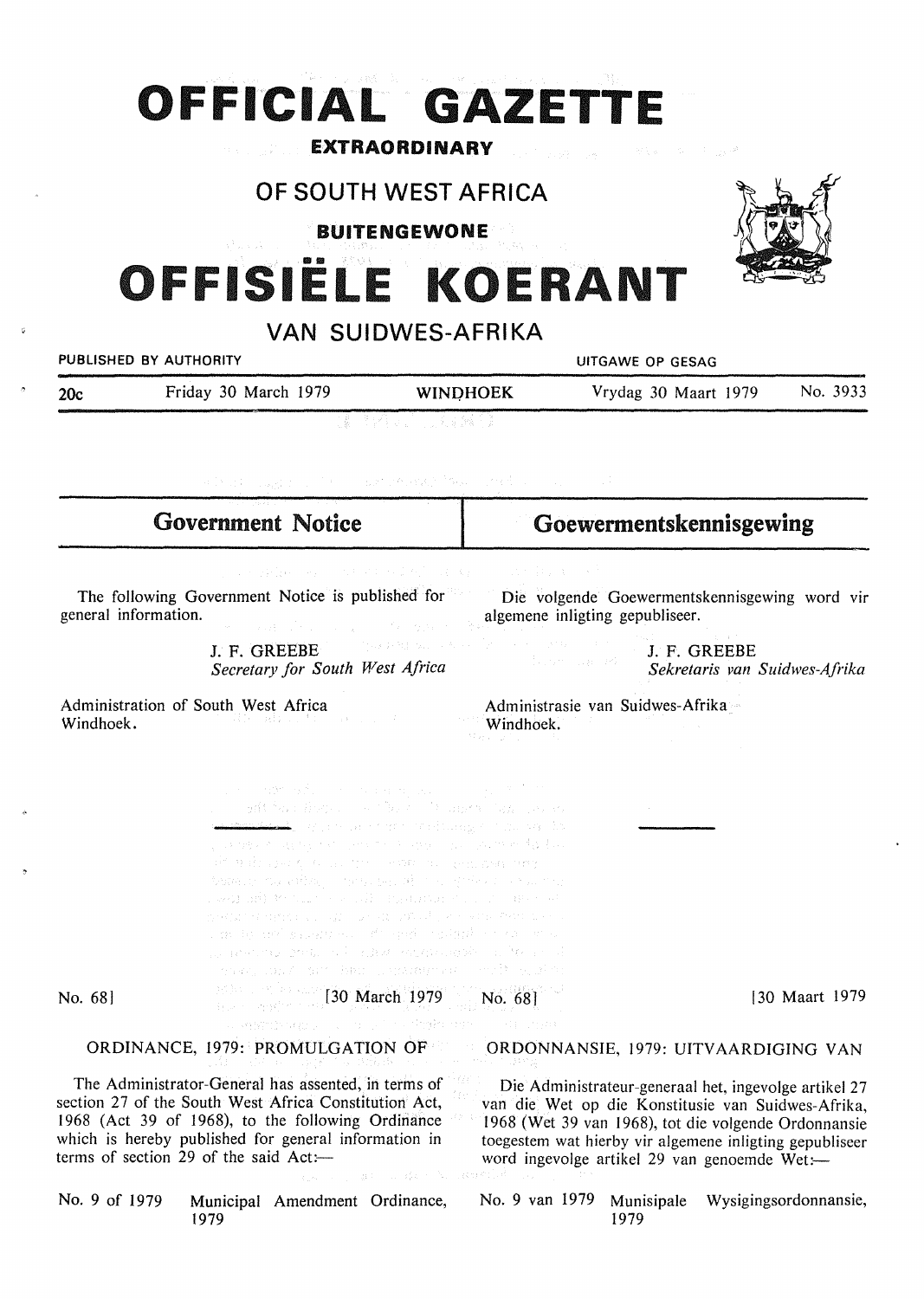#### **No. 9 of' 1919**

#### MUNICIPAL AMENDMENT ORDINANCE, 1979

*(Assented to 22 March 1979) (English text signed by the Administrator-General) (Date of commencement 1 July 1978 – see sec. 1(2))* 

#### **ORDINANCE**

이름을 보니 내 빨간대리를 풀어?

To amend the Municipal Ordinance, 1963, in regard to **the**  termination of employees' services; and to provide for incidental matters. anas Personal

BE IT **ORDAINED** by the Legislative Assembly for the Territory of South West Africa, as follows:-

Amendment of section 148 of Ordinance 13 of 1963. as amended by section 3 of Ordinance 5 of 1964, sec· lion J of Ordinance 17 of 1970, section I of Ordi· nance 7 of 1971, sections I and *5* of Ordinance 15 of 1972, section I of Ordinance 8 of 1976 and sec· lion I of Ordinance 11 of 1977.

1. (1) Section 148 of the Municipal Ordinance, 1963 (hereinafter referred to as the principal Ordinance), is hereby amended  $-$ 

(a) by the substitution for subsection (3) of the following subsection:

"(3) Subject to the provisions of this section and of the staff regulations of the council and the rules of, or any regulations made in terms of subsection (4) of section *two hundred and thirty-nine* relating to, any pension or provident fund governing the terms of employment in the municipality concerned, the council may terminate the services of the town clerk and any employee in receipt of remuneration equal to or higher than the remuneration of any head of a department with the same council or reduce their emoluments, and the Management Committee may terminate the services of any other employee of the council: Provided that where a subcommittee, town clerk or head of a department has, in terms of paragraph (b) of subsection (1) been delegated the power to make an appointment, the power to terminate the services of the relevant employees shall vest in such subcommittee, town clerk or head of a department.";

(b) by the deletion of subsection (4); and

2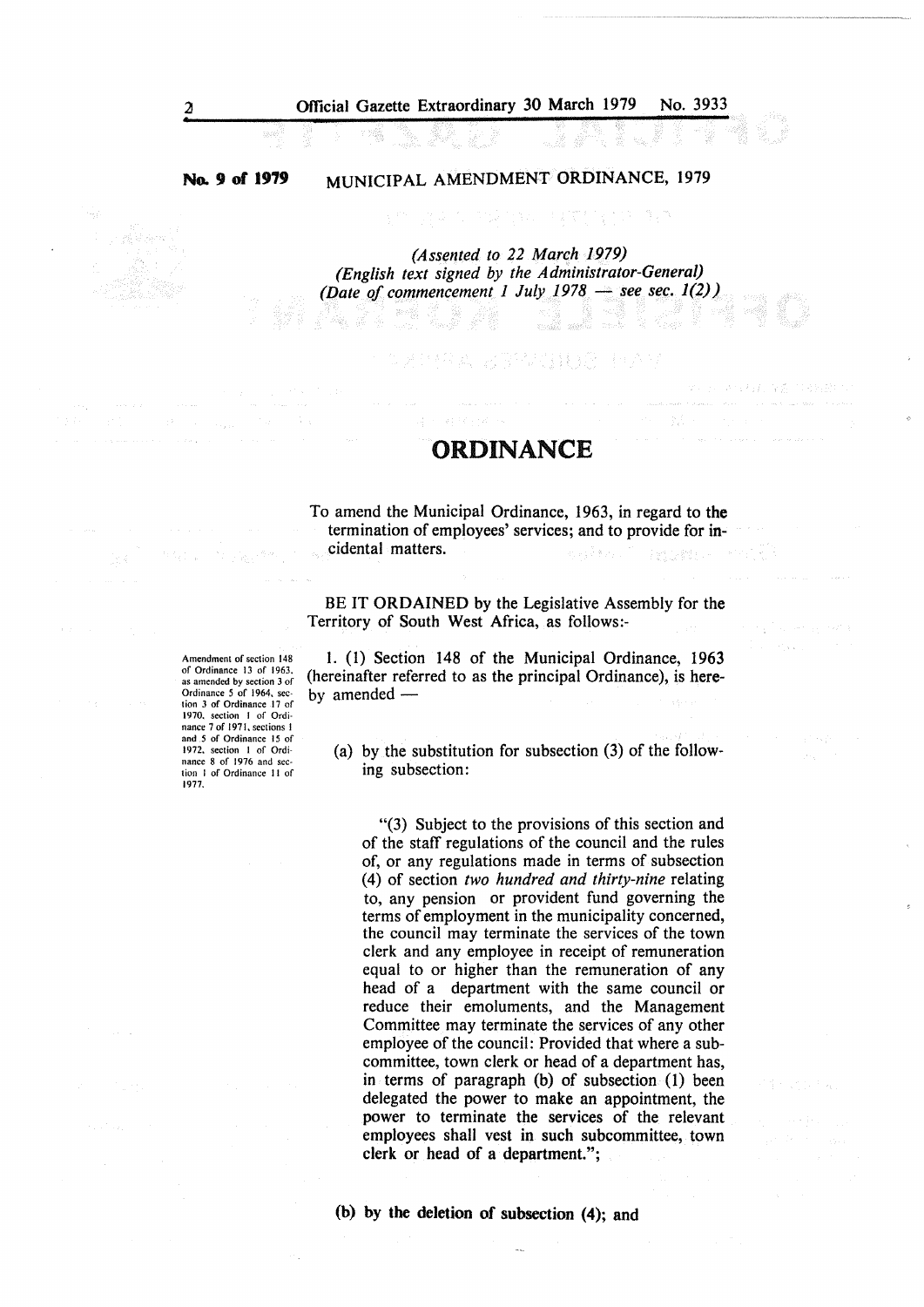#### MUNISIPALE WYSIGINGSORDONNANSIE, 1979 **No. 9 van 1979**

**WEST REAL** 

同学の

*(Goedgekeur 22 Maart 1979) (Engelse teks deur die Administrateur-generaal onderteken) (Datum van inwerkingtreding 1 Julie 1978 — sien art. 1(2))* 

1973年 第2回 49 年代 PRODUCED 2010 - 100 BS an a chuid ann an air an t-ainm ann.<br>Eamar A-managum (A-s trìocht an airsean

of a confater book

**ORDONNANSIE** 

Tot wysiging van die Munisipale Ordonnansie 1963, betreffende die beëindiging van die dienste van werknemers; en om voorsiening te maak vir bykomstige aangeleenthede.

Die Wetgewende Vergadering van die Gebied Suidwes-Afrika VERORDEN SOOS VOLG:-

1. (l) Artikel 148 van die Munisipale Ordonnansie 1963 (hieronder die Hoofordonnansie genoem), word hierby ge $wysig -$ 

(a) deur subartikel (3) deur die volgende subartikel te **vervang:** 

"(3) Behoudens die bepalings van hierdie artikel en van die raad se personeelregulasies en die reels van, of enige regulasies gemaak ingevolge subartikel (4) van artikel *tweehonderd negen-en-dertig*  betreffende, enige pensioen- of voorsorgsfonds wat die diensvoorwaardes in die betrokke munisipaliteit beheer, kan die raad die dienste van die stadsklerk en enige werknemer wat in ontvangs is van besoldiging gelyk aan of hoer as die besoldiging van enige hoof van 'n departement by dieselfde raad beeindig, of hul besoldiging verminder en kan die bestuurskomitee die dienste van enige ander werknemer van die raad beëindig: Met dien verstande dat waar die bevoegdheid om 'n aanstelling te doen ingevolge paragraaf (b) van subartikel (I) aan 'n subkomitee, stadsklerk of hoof van 'n departement oorgedra is, die bevoegdheid om die dienste van die betrokke werknemers te beëindig, by sodanige subkomitee, stadsklerk of hoof van 'n departement berus.";

(b) deur subartikel (4) te skrap; en

Wysiging van artikel 148 van Ordonnansie 13 van 1963, soos gewysig deur artikcl 3 van Ordonnansic 5 van 1964, artikel 3 van<br>Ordonnansie 17 van 1970, artikel 1 van Ordonnansie 7 van 1971, artikels I en 5 van Ordonnansic 15 van 1972. artikcl 1 van Ordon· nansic 8 van 1976 en artikel I van Ordonnansic 11 van 1977.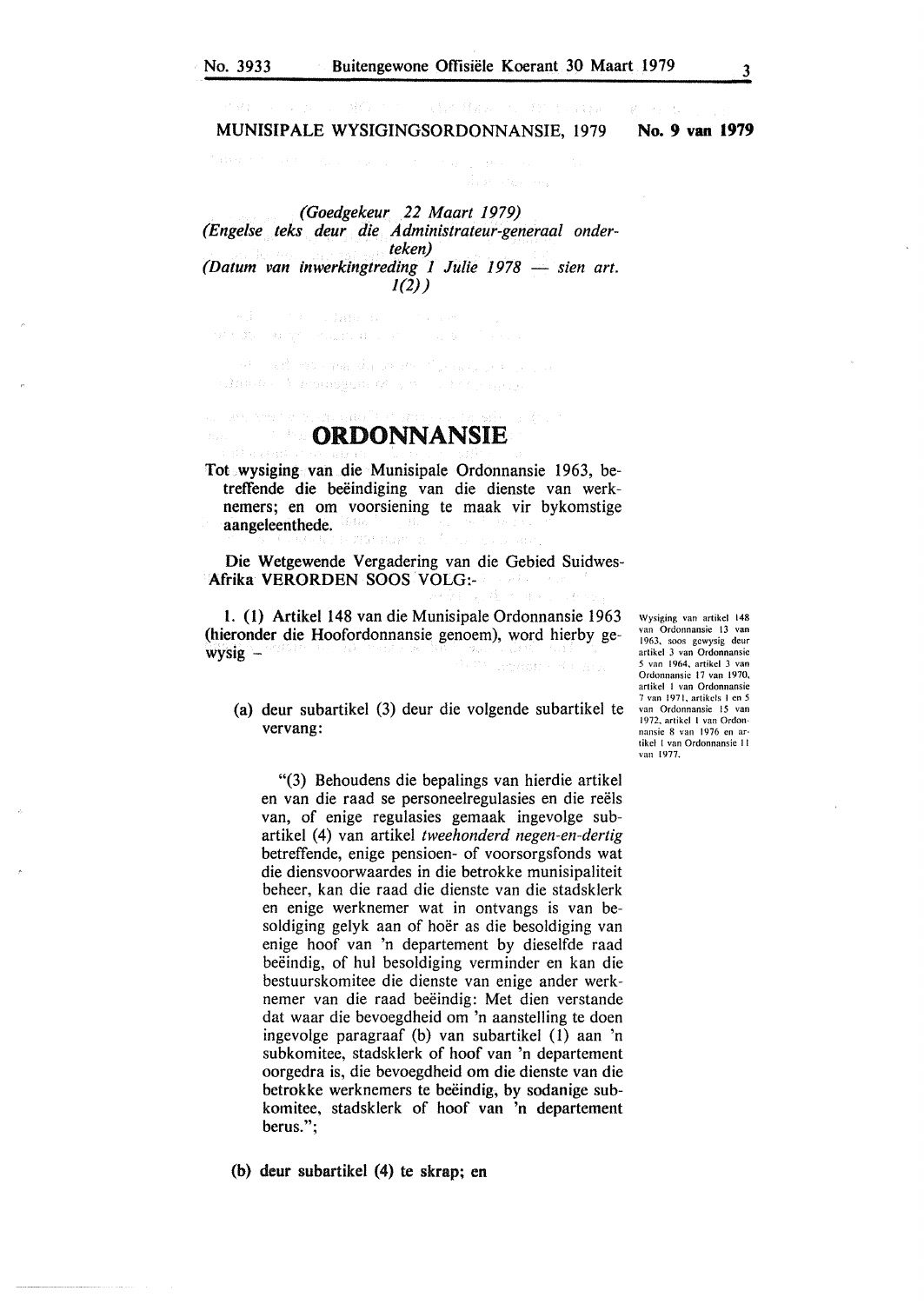## **No. 9 of 1979** MUNICIPAL AMENDMENT ORDINANCE, 1979

想得到 网络山南 医缺有

Short title.

(c) by the substitution for subsection (5) of the following subsection:

"(5) Any employee whose services have been terminated in terms of subsection (3), shall have a right of appeal against the termination of his ser~ vices  $-$ 

- (a) to the Executive Committee where his services have been so terminated by the council;
- (b) to the council where his services have been so terminated by the Management Committee;
- (c) to the Management Committee where his services have been so terminated by a subcommittee referred to in the said subsection or by the town clerk or the head of a depart-<br>ment: a ng Lager ment:

Provided that such appeal shall be made in writing within seven days of such termination of services.".

.<br>Tedes seu

(2) Subsection (1) shall be deemed to have come into operation on 1 July 1978.

2. This Ordinance shall be called the Municipal Amendment Ordinance, 1979.

general and the company of the grade of the graph process.<br>The CM graph of the graph process of the control of the company Congression Common 不全路的 小园区